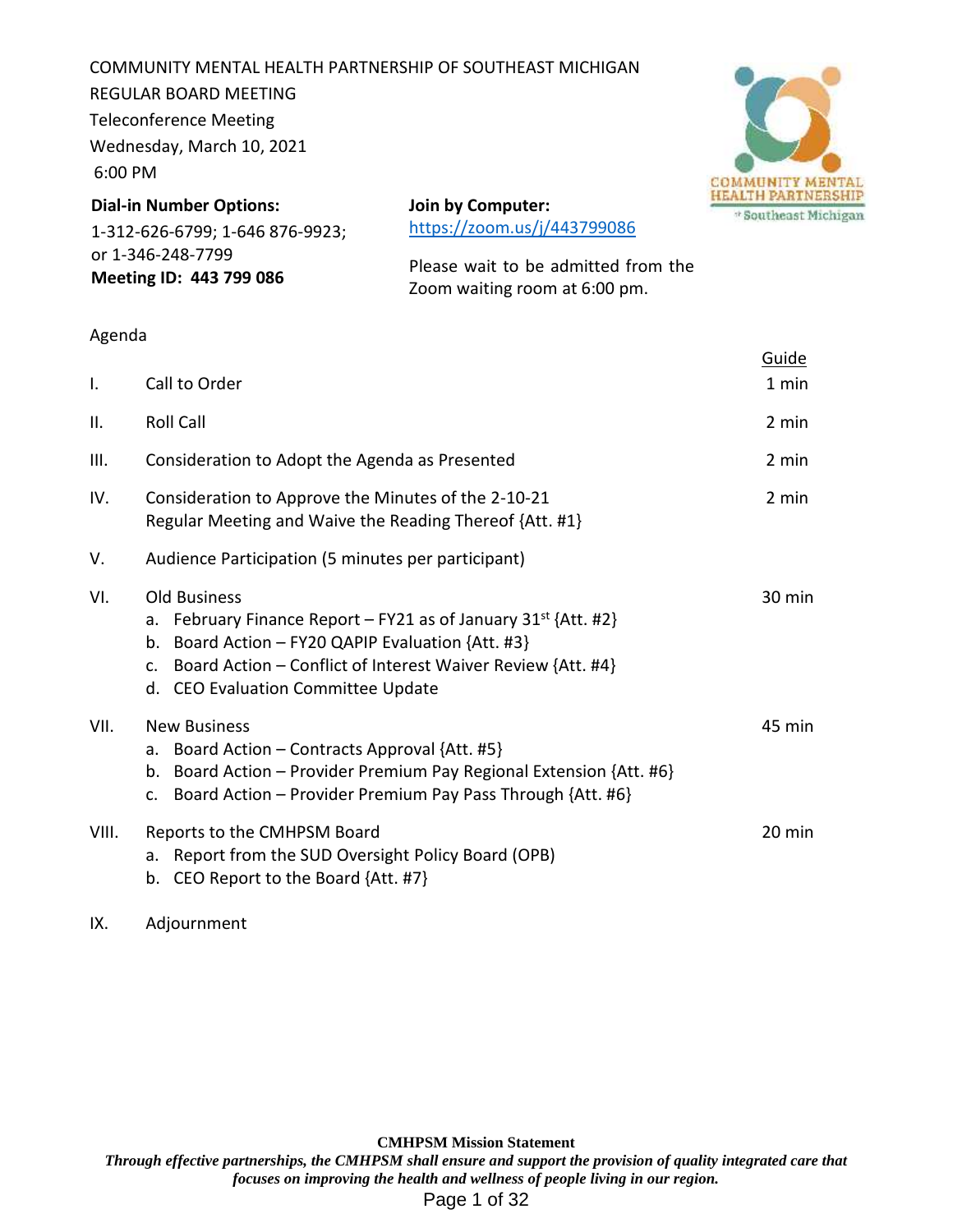# **COMMUNITY MENTAL HEALTH PARTNERSHIP OF SOUTHEAST MICHIGAN REGULAR BOARD MEETING MINUTES February 10, 2021 \*Meeting held electronically via Zoom software**



**Members Present:** Judy Ackley (Palmyra, MI), Greg Adams (Adrian, MI), Susan Fortney (Petersburg, MI), Roxanne Garber (Brighton Township, MI), Bob King (Ann Arbor, MI), Sandra Libstorff (Monroe, MI), Molly Welch Marahar (Ann Arbor, MI), Caroline Richardson (Ann Arbor, MI), Sharon Slaton (Brighton Township, MI), Ralph Tillotson (Adrian, MI) (physical location)

**Members Absent:** Charles Londo, Gary McIntosh, Katie Scott

**Staff Present:** Kathryn Szewczuk, Stephannie Weary, James Colaianne, CJ Witherow, Matt Berg, Nicole Adelman, Michelle Sucharski, Victor Absil, Dana Darrow, Lisa Jennings

**Others Present:** Laurie Lutomski, Kathy Homan

- I. Call to Order Meeting called to order at 6:01 p.m. by Board Chair S. Slaton.
- II. Roll Call An electronic quorum of members present was confirmed.
- III. Consideration to Adopt the Agenda as Presented

# **Motion by R. Tillotson, supported by B. King, to approve the agenda Motion carried**

Voice vote, no nays

IV. Consideration to Approve the Minutes of the January 13, 2021 Regular Meeting and Waive the Reading Thereof

**Motion by J. Ackley, supported by S. Fortney, to approve the minutes of the January 13, 2021 regular meeting and waive the reading thereof Motion carried** Voice vote, no nays

- V. Audience Participation None
- VI. Old Business
	- a. February Finance Report FY21 as of December 31<sup>st</sup>
		- M. Berg presented. Discussion followed.
	- b. CEO Evaluation Committee Update

#### **CMHPSM Mission Statement**

*Through effective partnerships, the CMHPSM shall ensure and support the provision of quality integrated care that focuses on improving the health and wellness of people living in our region.*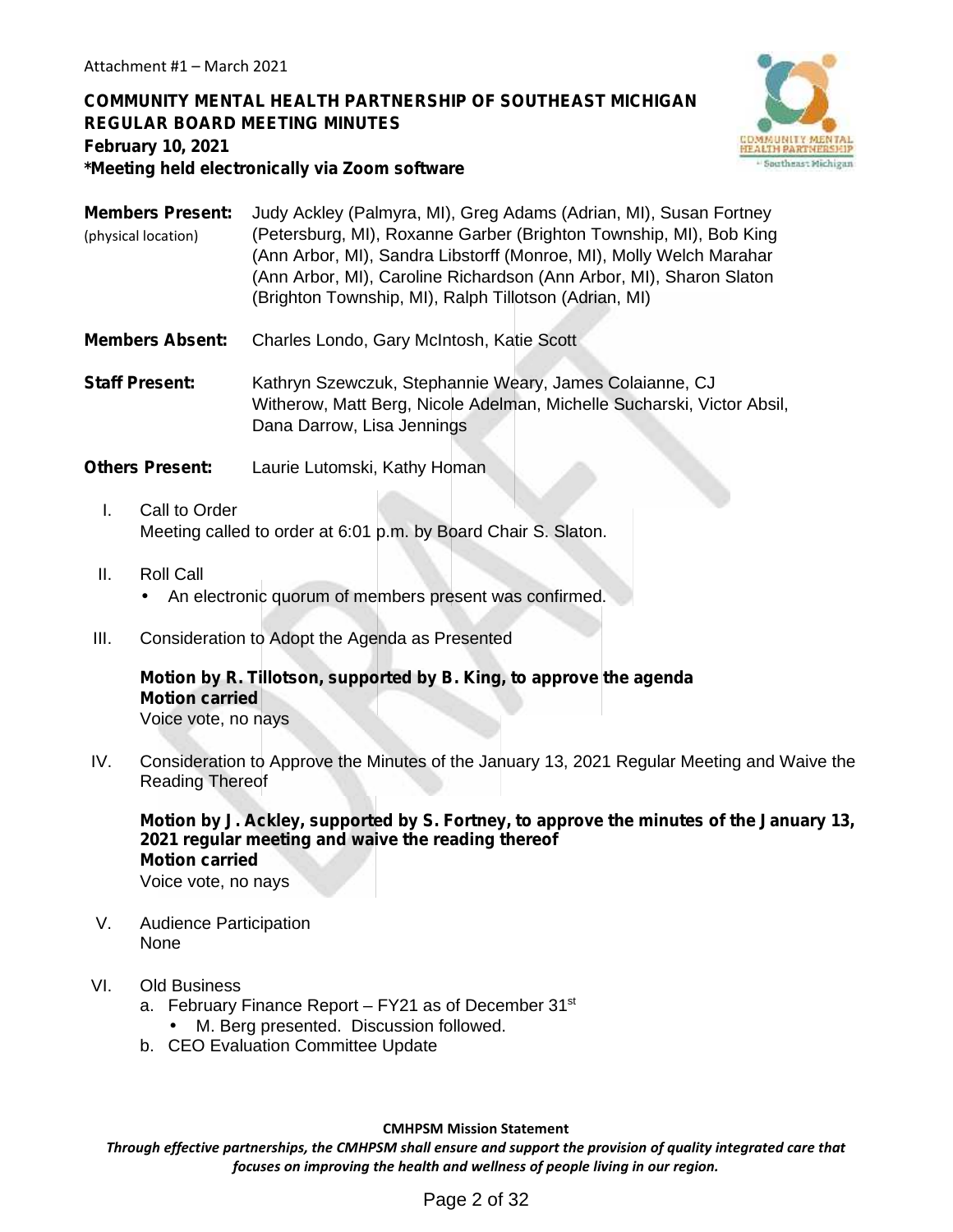- B. King advised that the 3 committee members (B. King, G. Adams, C. Londo) recommend using a SWOT analysis, a process that has been used successfully for reviewing Washtenaw CCMH's executive director.
- All board members and J. Colaianne would complete the SWOT analysis.
- J. Colaianne will forward the results of his previous interim review for board members to consider during the SWOT analysis.
- Board members should return their completed SWOT analysis to S. Weary within the next 2 weeks, which will be forwarded to the CEO Evaluation Committee.
- The Board will receive results in advance of discussion at the April Regional Board meeting.

# VII. New Business

- a. Board Information CMHPSM Compliance Plan Executive Summary
	- V. Absil presented the FY21 Compliance Plan executive summary.
- b. Board Information Employee Engagement Survey Summary
	- J. Colaianne presented a summary of the recent employee engagement survey, along with the previous survey's results.
	- The Employee Engagement Committee and organization will once again focus on the lower 5 scoring questions from recent survey as targets for improvement.
- c. Board Action Jason Newberry 5-Year Anniversary Recognition
	- J. Colaianne shared an overview of Jason's contributions to the region. **Motion by S. Fortney, supported by B. King, to approve the CMHPSM Board Chair to a sign formal proclamation acknowledging the five years of service by Jason Newberry to the PIHP region as a CMHPSM employee Motion carried**

Voice vote, no nays

- d. Board Action CMHPSM Salary Scale Adjustment Proposal
	- Original Motion:

**Motion by B. King, supported by M. Welch Marahar, to approve the proposed 6% cost of living adjustment to be implemented over a three-year period to be included in future budgets as indicated**

Friendly Amendment:

**Motion by C. Richardson, supported by G. Adams, to amend the above motion to be for 2% for the first year only, and forsubsequent cost of living adjustments to be revisited for consideration in the future**

**Motion carried**

Vote

Yes: Ackley, Adams, King, Libstorff, Welch Marahar, Richardson, Slaton No: Fortney, Tillotson Absent: Garber\*, Londo, McIntosh, Scott

\*Garber was not present for this vote.

 $\triangleright$  Final Motion

**Motion by B. King, supported by M. Welch Marahar, to approve a 2% cost of living adjustment for the first year only, and forsubsequent cost of living adjustments to be revisited for consideration in the future**

**Motion carried**

Vote

Yes: Ackley, Adams, King, Welch Marahar, Richardson, Slaton No: Fortney, Libstorff, Tillotson

### **CMHPSM Mission Statement**

*Through effective partnerships, the CMHPSM shall ensure and support the provision of quality integrated care that focuses on improving the health and wellness of people living in our region.*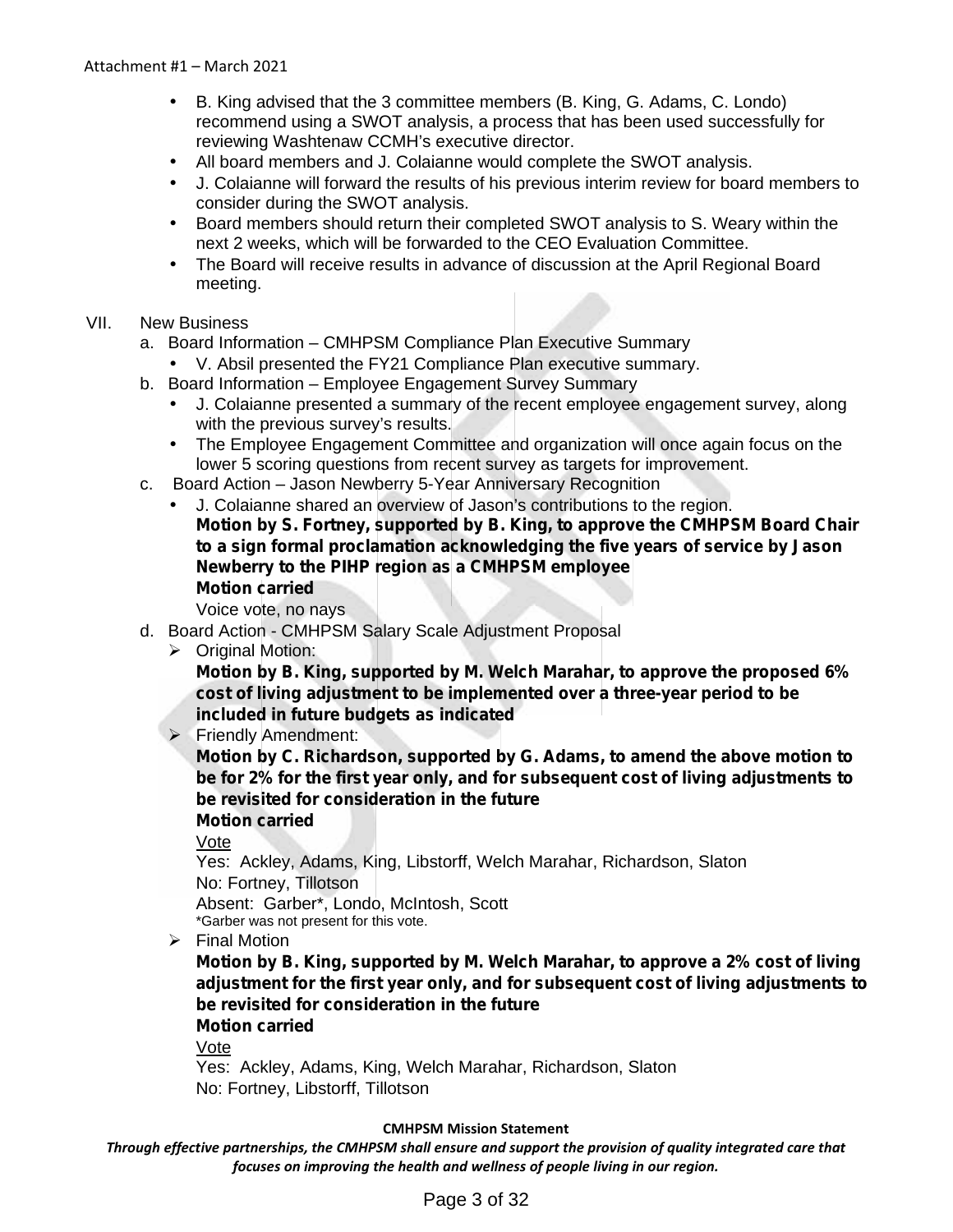Absent: Garber\*, Londo, McIntosh, Scott \*Garber was not present for this vote.

e. Board Action – Provider Premium Pay Extension **Motion by B. King, supported by J. Ackley, to approve a one-month extension of \$2/hour provider premium pay for services delivered for the month after MDHHS funding expires, currently funding from MDHHS for provider premium pay is set to expire on February 28, 2021 Motion carried**

Vote

Yes: Ackley, Adams, Fortney, King, Libstorff, Welch Marahar, Richardson, Slaton, Tillotson

No:

Absent: Garber\*, Londo, McIntosh, Scott \*Garber was not present for this vote.

## VIII. Reports to the CMHPSM Board

- a. Report from the SUD Oversight Policy Board (OPB)
	- J. Colaianne provided an overview of discussion at the most recent OPB meeting, including PA2 funding cuts.
- b. CEO Report to the Board
	- J. Colaianne provided updates for PIHP, regional and state activities.

IX. Adjournment

# **Motion by G. Adams, supported by B. King, to adjourn the meeting**

**Motion carried**

Voice vote, no nays.

Meeting adjourned at 7:52 p.m.

 $\mathcal{L}=\mathcal{L}=\{1,\ldots,n\}$  , where  $\mathcal{L}=\{1,\ldots,n\}$ Judy Ackley, CMHPSM Board Secretary

**CMHPSM Mission Statement**

*Through effective partnerships, the CMHPSM shall ensure and support the provision of quality integrated care that focuses on improving the health and wellness of people living in our region.*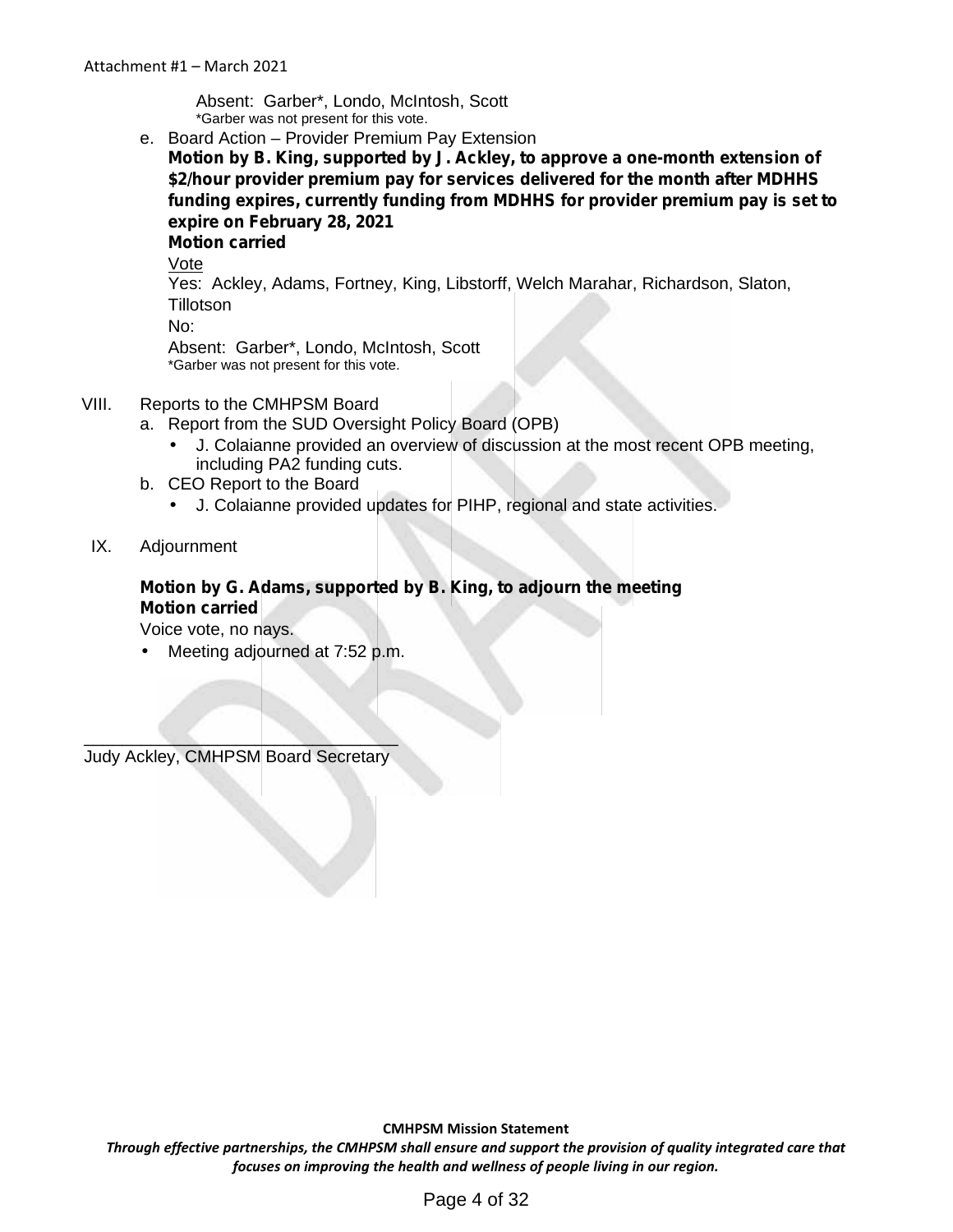#### Community Mental Health Partnership of Southeast Michigan Financial Summary for January 31, 2020

#### **Summary of Financial Package**

| <b>Preliminary Balance Sheet</b>            |                 |                 |
|---------------------------------------------|-----------------|-----------------|
| <b>Description</b>                          | <b>Jan 2020</b> | <b>Jan 2021</b> |
| <b>Operating Cash</b>                       | 3,690,317       | 10,927,273      |
| <b>Restricted Cash</b>                      | 6,992,496       | 6,560,910       |
| <b>Due from Others</b>                      | 16,856,842      | 15,516,143      |
| Prepaid                                     | 102,263         | 65,642          |
| <b>Capital Assets</b>                       | 32,500          | 4,333           |
| <b>Total Assets</b>                         | 27,674,418      | 33,074,302      |
| <b>Payables &amp; Accruals</b>              | 193,234         | 1,008,221       |
| Due to Others                               | 30.136.168      | 26.901.416      |
| <b>Deferred Revenue</b>                     | 6,992,496       | 6,560,910       |
| <b>Fund Balance</b>                         | (9,647,479)     | (1,396,245)     |
| <b>Total Liabilities &amp; Fund Balance</b> | 27.674.418      | 33,074,302      |
|                                             |                 |                 |

| <b>Preliminary Balance Sheet</b> |           |                 | <b>IFY20 to FY21 Comparison</b> | <u>FY20</u> | ™21         |
|----------------------------------|-----------|-----------------|---------------------------------|-------------|-------------|
| <b>Description</b>               | Jan 2020  | <b>Jan 2021</b> | Revenue at January 31           | 58,743,210  | 73.220.133  |
| <b>Operating Cash</b>            | 3,690,317 | 10,927,273      | <b>Annual Revenue Proiected</b> | 176.721.332 | 210.354.456 |

| <b>Operating Activities</b> | <b>Budget</b>     | <b>YTD</b>    | <b>YTD</b>  | Actual        | Percent  | Projected   | Projected                |
|-----------------------------|-------------------|---------------|-------------|---------------|----------|-------------|--------------------------|
|                             | <b>Revision 1</b> | <b>Budget</b> | Actual      | O(U) Budget   | Variance | Year-End    | O(U) Budget              |
| <b>IMH Medicaid Revenue</b> | 184,778,844       | 63,087,843    | 65,480,783  | 2,392,940     | 3.8%     | 187,070,049 | 2,291,205                |
| <b>MH Medicaid Expenses</b> | 175,782,427       | 60,209,348    | 59,749,958  | (459, 390)    | 0.8%     | 179,219,235 | (3,436,808)              |
| <b>MH Medicaid Net</b>      | 8,996,417         | 2,878,495     | 5,730,825   | 2,852,330     |          | 7,850,814   | (1, 145, 603)            |
| <b>SUD/Grants Revenue</b>   | 20,141,007        | 6,713,669     | 6,683,044   | (30, 625)     | $-0.5%$  | 20,141,007  |                          |
| <b>SUD/Grants Expenses</b>  | 17,905,527        | 5,968,509     | 5,354,018   | 614,491       | 10.3%    | 17,905,527  | ٠                        |
| <b>SUD/Grants Net</b>       | 2,235,480         | 745,160       | 1,329,026   | 583,866       |          | 2,235,480   |                          |
| <b>PIHP</b>                 |                   |               |             |               |          |             |                          |
| <b>PIHP Revenue</b>         | 3,143,400         | 1,047,800     | 1.056.306   | 8,506         | 0.8%     | 3.143.400   |                          |
| <b>PIHP Expenses</b>        | 7,920,516         | 2,640,172     | 2,561,813   | 78,359        | 3.0%     | 7,920,516   | $\overline{\phantom{a}}$ |
| <b>PIHP Total</b>           | (4,777,116)       | (1,592,372)   | (1,505,507) | 86,865        |          | (4,777,116) | $\overline{\phantom{a}}$ |
| <b>Total Revenue</b>        | 208,063,251       | 70,849,312    | 73,220,133  | 2,370,821     | 3.3%     | 210,354,456 | 2,291,205                |
| <b>Total Expenses</b>       | 201,608,470       | 68,818,029    | 67,665,789  | (1, 152, 240) | $-1.7%$  | 205,045,278 | 3,436,808                |
| <b>Total Net</b>            | 6,454,781         | 2,031,283     | 5,554,344   | 3,523,061     |          | 5,309,178   | (1, 145, 603)            |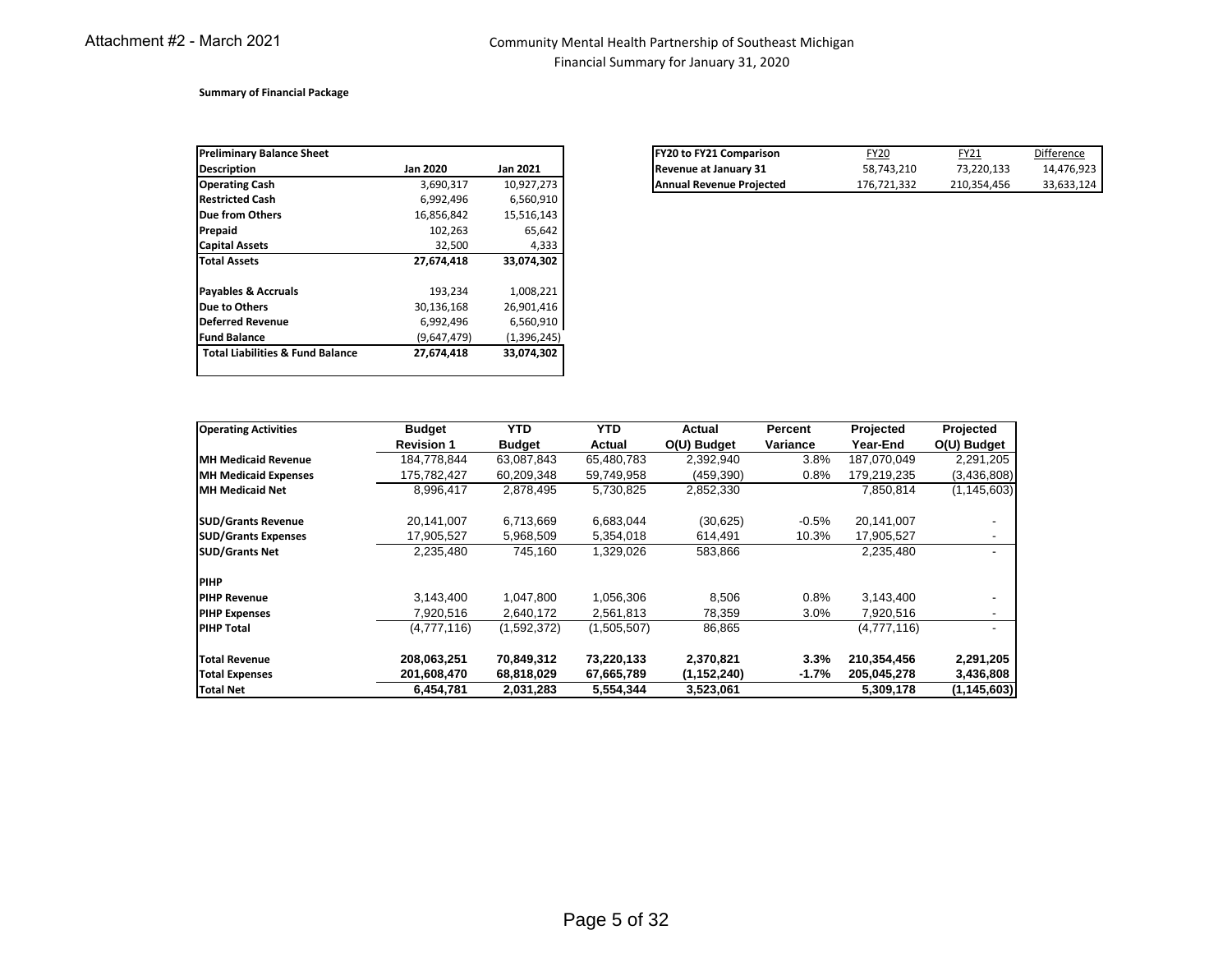| Count                | Service Month |          |          |          |          |          |          |          |          |          |          |          | Eligibles  |
|----------------------|---------------|----------|----------|----------|----------|----------|----------|----------|----------|----------|----------|----------|------------|
| <b>Payment Month</b> | Mar 2020      | Apr 2020 | May 2020 | Jun 2020 | Jul 2020 | Aug 2020 | Sep 2020 | Oct 2020 | Nov 2020 | Dec 2020 | Jan 2021 | Jan 2021 | in Payment |
| Feb 2020             |               |          |          |          |          |          |          |          |          |          |          |          |            |
| Mar 2020             | 110,478       |          |          |          |          |          |          |          |          |          |          |          | 110,478    |
| Apr 2020             | 4,448         | 111,702  |          |          |          |          |          |          |          |          |          |          | 116,150    |
| May 2020             | 2,627         | 5,593    | 117,438  |          |          |          |          |          |          |          |          |          | 125,658    |
| June 2020            | 653           | 1,105    | 2,923    | 120,165  |          |          |          |          |          |          |          |          | 124,846    |
| <b>July 2020</b>     | 486           | 770      | 1,495    | 3,208    | 122,074  |          |          |          |          |          |          |          | 128,033    |
| Aug 2020             | 179           | 382      | 463      | 735      | 1,933    | 123,559  |          |          |          |          |          |          | 127,251    |
| Sep 2020             |               | 217      | 463      | 653      | 1,234    | 2,682    | 125,602  |          |          |          |          |          | 130,851    |
| Oct 2020             |               |          | 353      | 592      | 759      | 1,268    | 2,414    | 127,449  |          |          |          |          | 132,835    |
| Nov 2020             |               |          |          | 248      | 482      | 627      | 1,068    | 2,206    | 128,682  |          |          |          | 133,313    |
| Dec 2020             |               |          |          |          | 163      | 360      | 422      | 800      | 2,161    | 130,494  |          |          | 134,400    |
| Jan 2021             |               |          |          | (2)      | (10)     | 231      | 409      | 500      | 952      | 2,320    | 132,563  |          | 136,963    |
| Feb 2021             |               |          |          | (16)     | (6)      | (11)     | 228      | 398      | 458      | 1,076    | 1,940    | 133,790  | 137,857    |
|                      | 118,871       | 119,769  | 123,135  | 125,583  | 126,629  | 128,716  | 130,143  | 131,353  | 132,253  | 133,890  | 134,503  | 133,790  |            |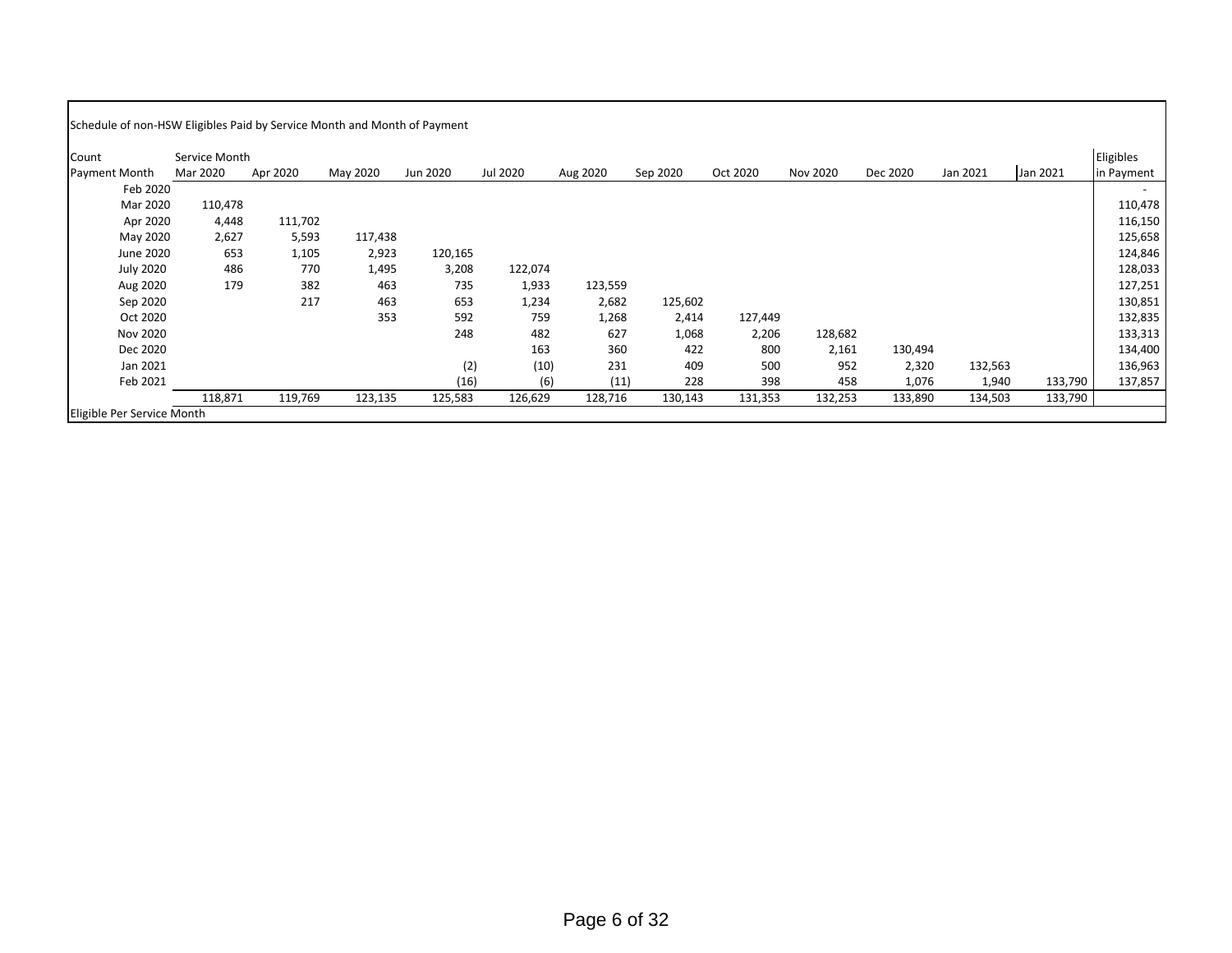### **Community Mental Health Partnership of Southeast Michigan**

#### **Preliminary Statement of Revenue and Expenses Notes**

#### **Period Ending January 31, 2021**

#### DISCUSSION OF JANUARY 2021 RESULTS –

#### SUMMARY PACKAGE

- 1. Operating cash continues to be strong. Restricted cash is the projected FY20 ending balance.
- 2. Cost settlements for FY2020 have not yet been received from the CMHs and are not reflected in these numbers.
- 3. As of the end of January, we project a \$5.3M FY21 surplus. This is down from December due to the inclusion of one month's PIHP funded Direct Care Worker Premium.

#### ELIGIBLES CHART

4. February eligibles were 133,790. This marks the  $11<sup>th</sup>$  straight month that eligibles paid in the month of service has increased.

#### MEDICAID MH

- 5. Healthy Michigan Revenue continues to outpace Medicaid Revenue, currently at 43% over budget.
- 6. The Waiver payments continue to lag behind budget. An analysis of payments shows that 8-10% of waiver payments are delayed by one month. This has been consistent throughout FY21 and we expect final payments in October 2021 to make up any shortfall.
- 7. The amounts projected over budget in revenue reflect two months of DCW from the state. The expenses projected to be over budget signify 2 months of state funded DCW spending and one month of PIHP funded DCW spending.

#### MEDICAID & GRANT – SUD

- 8. SUD Healthy Michigan and Medicaid Revenue are over budget with SUD Medicaid at 6% over budget and SUD HMP 31% over budgeted revenue.
- 9. SUD expenses in general are down, mostly due to grant expenditures being slow and some decreases due to utilization. Grant expenditures did pick up significantly in the last month and may return to budget in February.
- 10. The state has not yet provided updated revenue numbers for PA2. The amount shown for PA2 Reserve use is the difference between estimated revenues and actual expenses at January 31.

#### PIHP

11. Overall, expenses are well below budget at the PIHP and revenues are very modestly over budget.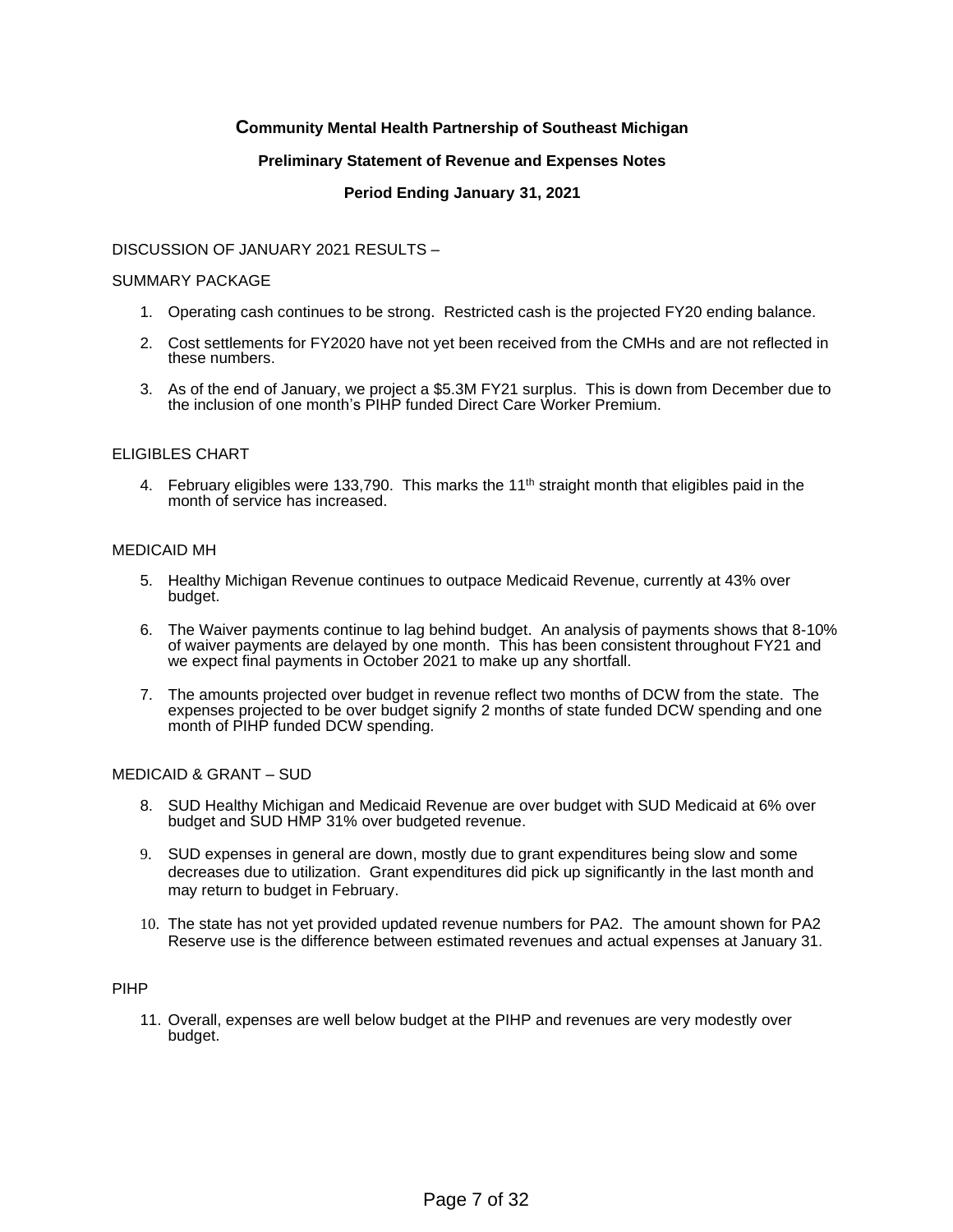# Community Mental Health Partnership of Southeast Michigan Preliminary Statement of Revenues and Expenditures For the Period Ending January 31, 2020

|                                    | <b>Budget</b>           | <b>YTD</b>           | <b>YTD</b>           | <b>Actual</b>    | Percent  | Projected               | Projected     |
|------------------------------------|-------------------------|----------------------|----------------------|------------------|----------|-------------------------|---------------|
| <b>MEDICAID</b>                    | Revision 1              | <b>Budget</b>        | Actual               | O(U) Budget      | Variance | Year-End                | O(U) Budget   |
| Revenue                            |                         |                      |                      |                  |          |                         |               |
| Medicaid (b) & 1115i               | 100,227,725             | 33,409,242           | 34, 337, 975         | 928,733          | $-2.8%$  | 100,227,725             |               |
| <b>Medicaid Waivers</b>            | 47,522,594              | 15,840,865           | 15,496,664           | (344, 201)       | 2.2%     | 47,522,594              |               |
| Healthy Michigan Revenue           | 11,338,209              | 3,779,403            | 5,421,303            | 1,641,900        | $-43.4%$ | 11,338,209              |               |
| Medicaid Autism                    |                         | 5,817,836            |                      | 44,880           | $-0.8%$  |                         |               |
| DCW Revenue                        | 17,453,508<br>3,436,808 |                      | 5,862,716            | 124,092          | $-3.7%$  | 17,453,508<br>5,728,013 | 2,291,205     |
| <b>HRA MCAID Revenue</b>           | 2,400,000               | 3,316,498<br>520,000 | 3,440,590<br>517,748 |                  | 0.4%     | 2,400,000               |               |
| <b>HRA HMP Revenue</b>             | 2,400,000               | 404,000              | 403,788              | (2,252)<br>(212) | 0.1%     | 2,400,000               |               |
| <b>Medicaid Revenue Total</b>      | 184,778,844             | 63,087,843           | 65,480,783           | 2,392,940        | $-3.8%$  | 187,070,049             | 2,291,205     |
|                                    |                         |                      |                      |                  |          |                         |               |
| <b>Medicaid Expenditures</b>       |                         |                      |                      |                  |          |                         |               |
| <b>IPA MCAID</b>                   | 1,435,656               | 478,552              | 376,287              | 102,265          | 21.4%    | 1,435,656               |               |
| <b>IPA HMP</b>                     | 363,771                 | 121,257              | 41,392               | 79,865           | 65.9%    | 363,771                 |               |
| <b>HRA MC</b>                      | 2,400,000               | 520,000              | 517,748              | 2,252            | 0.4%     | 2,400,000               |               |
| <b>HRA HMP</b>                     | 2,400,000               | 404,000              | 403,788              | 212              | 0.1%     | 2,400,000               |               |
|                                    |                         |                      |                      |                  |          |                         |               |
| <b>Lenawee CMH</b>                 |                         |                      |                      |                  |          |                         |               |
| Medicaid (b) & 1115i               | 13,021,996              | 4,340,665            | 4,359,727            | (19,062)         | $-0.4%$  | 13,021,996              |               |
| <b>Medicaid Waivers</b>            | 5,263,221               | 1,754,407            | 1,630,051            | 124,356          | 7.1%     | 5,263,221               |               |
| <b>Healthy Michigan Expense</b>    | 1,736,392               | 578,797              | 578,797              | (0)              | 0.0%     | 1,736,392               |               |
| Autism Medicaid                    | 1,308,863               | 436,288              | 436,288              | $\mathbf{0}$     | 0.0%     | 1,308,863               |               |
| DCW Expense                        | 471,057                 | 424,780              | 424,780              | $\mathbf{0}$     | 0.0%     | 942,114                 | 471,057       |
| <b>Lenawee CMH Total</b>           | 21,801,529              | 7,534,937            | 7,429,643            | 105,295          | 1.4%     | 22,272,586              | 471,057       |
|                                    |                         |                      |                      |                  |          |                         |               |
| <b>Livingston CMH</b>              |                         |                      |                      |                  |          |                         |               |
| Medicaid (b) & 1115i               | 17,516,241              | 5,838,747            | 5,889,578            | (50, 831)        | $-0.9%$  | 17,516,241              |               |
| <b>Medicaid Waivers</b>            | 7,907,882               | 2,635,961            | 2,494,849            | 141,112          | 5.4%     | 7,907,882               |               |
| Healthy Michigan Expense           | 2,341,762               | 780,587              | 780,587              | (0)              | 0.0%     | 2,341,762               |               |
| <b>Autism Medicaid</b>             | 4,957,208               | 1,652,403            | 1,652,403            | (0)              | 0.0%     | 4,957,208               |               |
| <b>DCW Expense</b>                 | 541,442                 | 542,554              | 542,554              | (0)              | 0.0%     | 1,082,883               | 541,442       |
| <b>Livingston CMH Total</b>        | 33,264,534              | 11,450,252           | 11,359,971           | 90,280           | 0.8%     | 33,805,976              | 541,442       |
| <b>Monroe CMH</b>                  |                         |                      |                      |                  |          |                         |               |
| Medicaid (b) & 1115i               | 19,562,477              | 6,520,826            | 6,554,184            | (33, 358)        | $-0.5%$  | 19,562,477              |               |
| <b>Medicaid Waivers</b>            | 7,930,401               | 2,643,467            | 2,587,076            | 56,391           | 2.1%     | 7,930,401               |               |
| <b>Healthy Michigan</b>            | 2,622,026               | 874,009              | 874,009              | $\mathbf{0}$     | 0.0%     | 2,622,026               |               |
| Autism Medicaid                    | 2,570,743               | 856,914              | 856,914              | (0)              | 0.0%     | 2,570,743               |               |
| <b>DCW Expense</b>                 | 745,182                 | 687,178              | 687,178              | $\mathbf{0}$     | 0.0%     | 1,490,364               | 745,182       |
| <b>Monroe CMH Total</b>            | 33,430,829              | 11,582,394           | 11,559,361           | 23,033           | 0.2%     | 34,176,011              | 745,182       |
|                                    |                         |                      |                      |                  |          |                         |               |
| <b>Washtenaw CMH</b>               |                         |                      |                      |                  |          |                         |               |
| Medicaid (b) & 1115i               | 42,789,402              | 14,263,134           | 14,272,665           | (9,531)          | $-0.1%$  | 42,789,402              |               |
| <b>Medicaid Waivers</b>            | 25,803,740              | 8,601,247            | 8,535,528            | 65,718           | 0.8%     | 25,803,740              |               |
| Healthy Michigan Expense           | 5,755,998               | 1,918,666            | 1,918,666            |                  | 0.0%     | 5,755,998               |               |
| <b>Autism Medicaid</b>             | 4,657,841               | 1,552,614            | 1,552,614            | $\mathbf 0$      | 0.0%     | 4,657,841               |               |
| DCW Expense                        | 1,679,127               | 1,782,296            | 1,782,296            | (0)              | 0.0%     | 3,358,254               | 1,679,127     |
| <b>Washtenaw CMH Total</b>         | 80,686,108              | 28,117,956           | 28,061,769           | 56,188           | 0.2%     | 82,365,235              | 1,679,127     |
|                                    |                         |                      |                      |                  |          |                         |               |
| <b>Medicaid Expenditures Total</b> | 175,782,427             | 60,209,348           | 59,749,958           | 459,390          | 0.8%     | 179,219,235             | 3,436,808     |
| <b>Medicaid Total</b>              | 8,996,416               | 2,878,495            | 5,730,825            | 2,852,330        |          | 7,850,814               | (1, 145, 602) |
|                                    |                         |                      |                      |                  |          |                         |               |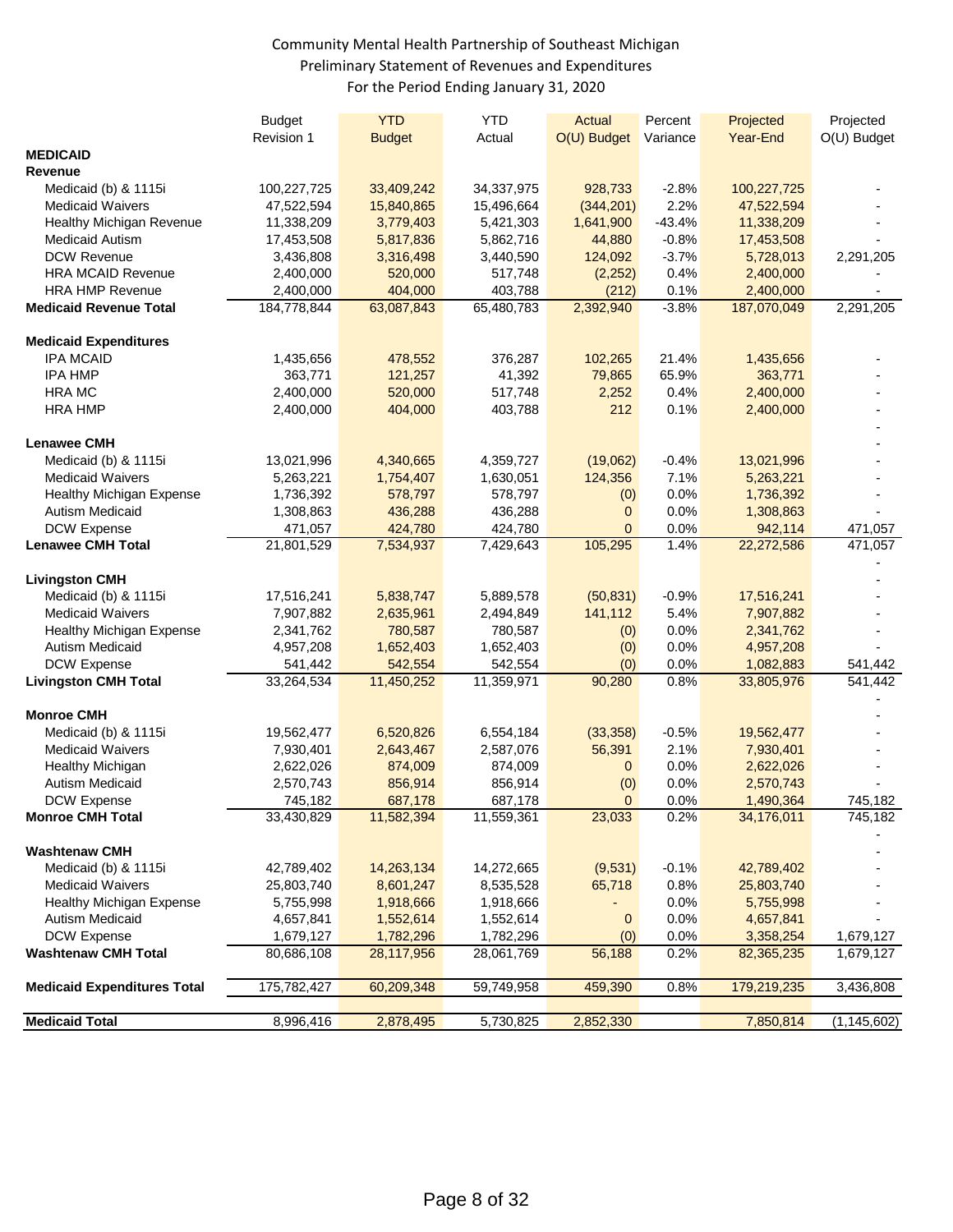# Community Mental Health Partnership of Southeast Michigan Preliminary Statement of Revenues and Expenditures For the Period Ending January 31, 2020

|                                           | <b>Budget</b><br>Revision 1 | <b>YTD</b><br><b>Budget</b> | <b>YTD</b><br>Actual     | Actual<br>$O(U)$ Budget | Percent<br>Variance | Projected<br><b>Year-End</b> | Projected<br>O(U) Budget |
|-------------------------------------------|-----------------------------|-----------------------------|--------------------------|-------------------------|---------------------|------------------------------|--------------------------|
|                                           |                             |                             |                          |                         |                     |                              |                          |
| <b>SUD/Grants</b>                         |                             |                             |                          |                         |                     |                              |                          |
| <b>SUD/Grants REVENUE</b>                 | 6,576,809                   |                             |                          |                         |                     |                              |                          |
| Healthy Michigan Plan SUD<br>Medicaid SUD | 3,114,807                   | 2,192,270<br>1,038,269      | 2,873,405<br>1,100,502   | 681,136<br>62,233       | 31.1%<br>6.0%       | 6,576,809<br>3,114,807       |                          |
| <b>Federal Grants</b>                     |                             | 1,034,761                   | 1,985,278                | 950,517                 | 91.9%               |                              |                          |
| PA2 - Tax Revenue (Est)                   | 3,104,284<br>1,897,721      | 632,574                     | 345,769                  | (286, 805)              | $-45.3%$            | 3,104,284<br>1,613,063       | (284, 658)               |
| PA2 - Use of Reserve (Est)                | 2,297,687                   | 765,896                     | 358,340                  | (407, 556)              | $-53.2%$            |                              |                          |
| <b>State Grants</b>                       | 3,149,699                   | 1,049,900                   | 19,750                   | (1,030,150)             | $-98.1%$            | 2,582,345<br>3,149,699       | 284,658                  |
| <b>SUD/Grants REVENUE Total</b>           | 20,141,007                  | 6,713,669                   | 6,683,044                | (30, 625)               | $-0.5%$             | 20,141,007                   | (0)                      |
|                                           |                             |                             |                          | 0                       |                     |                              |                          |
| <b>SUD/Grants EXPENDITURES</b>            |                             |                             |                          | $\Omega$                |                     |                              |                          |
| <b>All SUD Administration</b>             |                             |                             |                          |                         |                     |                              |                          |
| Salaries & Fringes                        | 1,219,036                   | 406,345                     | 279,059                  | (127, 287)              | $-31.3%$            | 1,219,036                    |                          |
| Contracts                                 | 338,248                     | 112,749                     | 70,052                   | (42, 697)               | $-37.9%$            | 338,248                      |                          |
| <b>Board Expense</b>                      | 225                         | 75                          | 0                        | (75)                    |                     | 225                          |                          |
| Other Expenses                            | 130,169                     | 43,390                      | 25,463                   | (17, 926)               | $-41.3%$            | 130,169                      |                          |
| <b>All SUD Administration Total</b>       | 1,687,678                   | 562,559                     | 374,574                  | (187, 985)              | $-33.4%$            | 1,687,678                    |                          |
|                                           |                             |                             |                          |                         |                     |                              |                          |
| <b>Lenawee County SUD Services</b>        | 2,302,979                   | 767,660                     | 705,695                  | (61, 965)               | $-8.1%$             | 2,302,979                    |                          |
| <b>Livingston County SUD Services</b>     | 2,015,739                   | 671,913                     | 664,542                  | (7, 371)                | $-1.1%$             | 2,015,739                    |                          |
| <b>Monroe County SUD Services</b>         | 2,429,023                   | 809,674                     | 881,685                  | 72,011                  | 8.9%                | 2,429,023                    |                          |
| <b>Washtenaw County SUD Service</b>       | 5,815,042                   | 1,938,347                   | 1,994,408                | 56,061                  | 2.9%                | 5,815,042                    |                          |
| <b>Veteran Navigation</b>                 | 100,000                     | 33,333                      | 28,406                   | (4,927)                 | $-14.8%$            | 100,000                      |                          |
| <b>SOR NCE</b>                            | 1,289,473                   | 429,824                     | 288,600                  | (141, 224)              | $-32.9%$            | 1,289,473                    |                          |
| SOR II                                    | 1,372,924                   | 457,641                     | 213,562                  | (244,080)               | $-53.3%$            | 1,372,924                    |                          |
| <b>Gambling Prevention Grant</b>          | 200,000                     | 66,667                      | 7,475                    | (59, 192)               | $-88.8%$            | 200,000                      |                          |
| <b>Tobacco</b>                            | 4,000                       | 1,333                       | 0                        | (1, 333)                |                     | 4,000                        |                          |
| <b>Women's Specialty Services</b>         | 688,669                     | 229,556                     | 195,072                  | (34, 485)               | $-15.0%$            | 688,669                      |                          |
|                                           |                             |                             |                          |                         |                     |                              |                          |
| <b>SUD/Grants Total Expenditures</b>      | 17,905,527                  | 5,968,509                   | 5,354,018                | 614,491                 | 10.3%               | 17,905,527                   |                          |
|                                           |                             |                             |                          |                         |                     |                              |                          |
| <b>SUD/Grants Total</b>                   | 2,235,480                   | 745,160                     | 1,329,026                | 583,866                 |                     | 2,235,480                    | (0)                      |
| <b>PIHP</b>                               |                             |                             |                          |                         |                     |                              |                          |
| PIHP REVENUE                              |                             |                             |                          |                         |                     |                              |                          |
| Incentives (Est)                          | 1,673,565                   | 557,855                     | 598,852                  | 40,997                  | 7.3%                | 1,673,565                    |                          |
| Local Match                               | 1,259,140                   | 419,713                     | 417,713                  | (2,000)                 | $-0.5%$             | 1,259,140                    |                          |
| Other Income                              | 210,695                     | 70,232                      | 39,742                   | (30, 490)               | $-43.4%$            | 210,695                      |                          |
| <b>PIHP Revenue Total</b>                 | 3,143,400                   | 1,047,800                   | 1,056,306                | 8,506                   | 0.8%                | 3,143,400                    |                          |
|                                           |                             |                             |                          |                         |                     |                              |                          |
| <b>PIHP Expenses</b>                      |                             |                             |                          |                         |                     |                              |                          |
| <b>PIHP Admin</b>                         |                             |                             |                          |                         |                     |                              |                          |
| <b>Local Match</b>                        | 1,259,140                   | 419,713                     | 419,713                  | (0)                     | 0.0%                | 1,259,140                    |                          |
| Salaries & Fringes                        | 937,508                     | 312,503                     | 318,757                  | 6,254                   | 2.0%                | 937,508                      |                          |
| Contracts                                 | 424,845                     | 141,615                     | 121,938                  | (19, 677)               | $-13.9%$            | 424,845                      |                          |
| Other Expenses                            | 296,973                     | 98,991                      | 34,738                   | (64, 253)               | $-64.9%$            | 296,973                      |                          |
| ISF Transfer/Repay                        | 5,000,000                   | 1,666,667                   | 1,666,667                | $\mathbf{0}$            | 0.0%                | 5,000,000                    |                          |
| <b>PIHP Admin Total</b>                   | 7,918,466                   | 2,639,489                   | 2,561,813                | (77, 675)               | $-2.9%$             | 7,918,466                    |                          |
| <b>Board Expense</b>                      | 2,050                       | 683                         |                          | (683)                   |                     | 2,050                        |                          |
|                                           |                             |                             |                          |                         |                     |                              |                          |
| <b>PIHP Expenses Total</b>                | 7,920,516                   | 2,640,172                   | 2,561,813                | (78, 359)               | $-3.0%$             | 7,920,516                    |                          |
| <b>PIHP Total</b>                         | (4,777,116)                 | (1,592,372)                 | (1,505,507)              | 86,865                  |                     | (4,777,116)                  | ٠                        |
|                                           |                             |                             |                          |                         |                     |                              |                          |
| <b>Organization Total</b>                 | 6,454,780                   | 2,031,283                   | 5,554,344                | 3,523,061               |                     | 5,309,178                    | (1, 145, 603)            |
|                                           |                             |                             |                          |                         |                     |                              |                          |
|                                           | 208,063,251<br>201,608,470  | 70,849,312<br>68,818,029    | 73,220,133<br>67,665,789 | 2,370,821<br>995,522    | (0)<br>0            | 210,354,456<br>205,045,278   | 2,291,205<br>3,436,808   |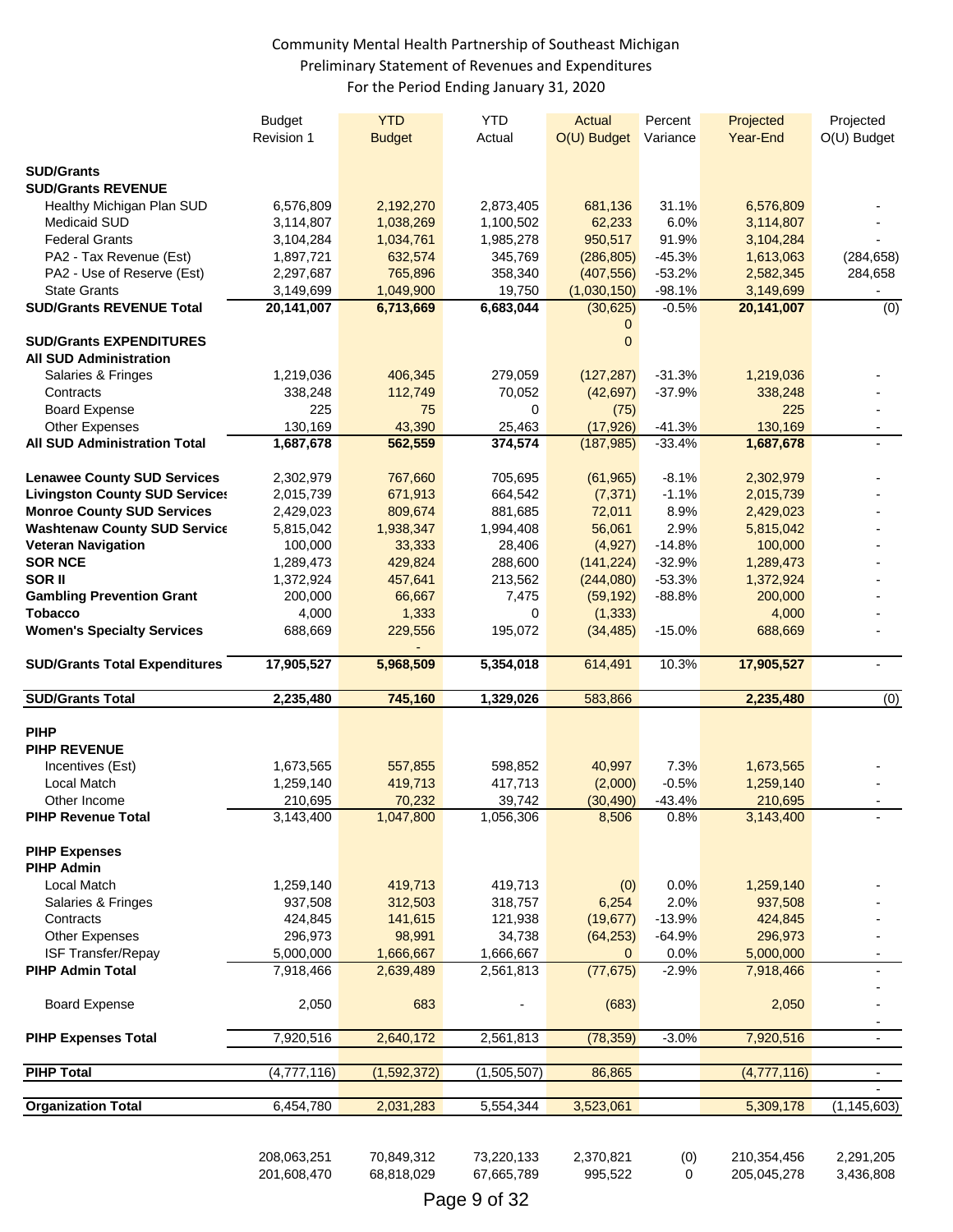

## **FY 20 QAPIP Evaluation Executive Summary Report to the CMHPSM Board**

### **I. Overview**

The QAPIP establishes a framework for quality and accountability for the safety of consumer care through the work of standing committees, ad hoc teams, and performance measures. The QAPIP establishes processes that promote ongoing systematic evaluation of important aspects of service delivery. The program promotes sustained performance improvement, the safety of consumers through the delivery of services, and addresses PIHP and provider compliance with state standards.

The Clinical Performance Team (CPT), comprised of appointed staff and consumer representation from each of the four counties, provides oversight of the QAPIP.

An evaluation of QAPIP performance from the previous year and its presentation to the board is required by the MDHHS contract with PIHPs.

### **II. Performance Improvement Projects (pages 6-10 of the QAPIP Evaluation)**

The state requires each PIHP have two active performance improvement projects. For the PIPs leading up to/ending in FY21, the state allowed PIHPs to choose one PIP (A below) and required the second PIP (B below).

## A. ADT Project (This PIP was chosen by the region)

Admission, discharge, and transfer (ADT) alerts received via the Michigan Health Information (MIHN) is used to identify and support consumers transitioning in and out of inpatient settings, reduce avoidable re-admissions, improve access to care, and improve health outcomes. Based on ADT alerts, there is a clinical protocol for staff to use in providing follow up for consumers. FY20 Results: Overall regional and local performance has improved this past year.

| <b>ADT Project</b> | 2019 | 2020 |
|--------------------|------|------|
| Lenawee            | 88%  | 100% |
| Livingston         | 85%  | 100% |
| Monroe             | 82%  | 83%  |
| Washtenaw          | 43%  | 71%  |
| <b>PIHP</b>        | 82%  | 88%  |

Performance was dependent on to the participation of hospitals and the health information exchange they use, as hospitals based in other states (with locations in Michigan) cannot provide ADT data in the MIHN.

## B. Consumers with Schizophrenia and Diabetes who had an HbA1c and LDL-C Test (State required PIP)

Research identifies individuals with schizophrenia are at greater risk and higher prevalence rates for diabetes, and diabetes raises risk for cardiovascular disease. Drawing HbA1c and LDL-C tests for these individuals helps determine if one has abnormal lab values, which would assist in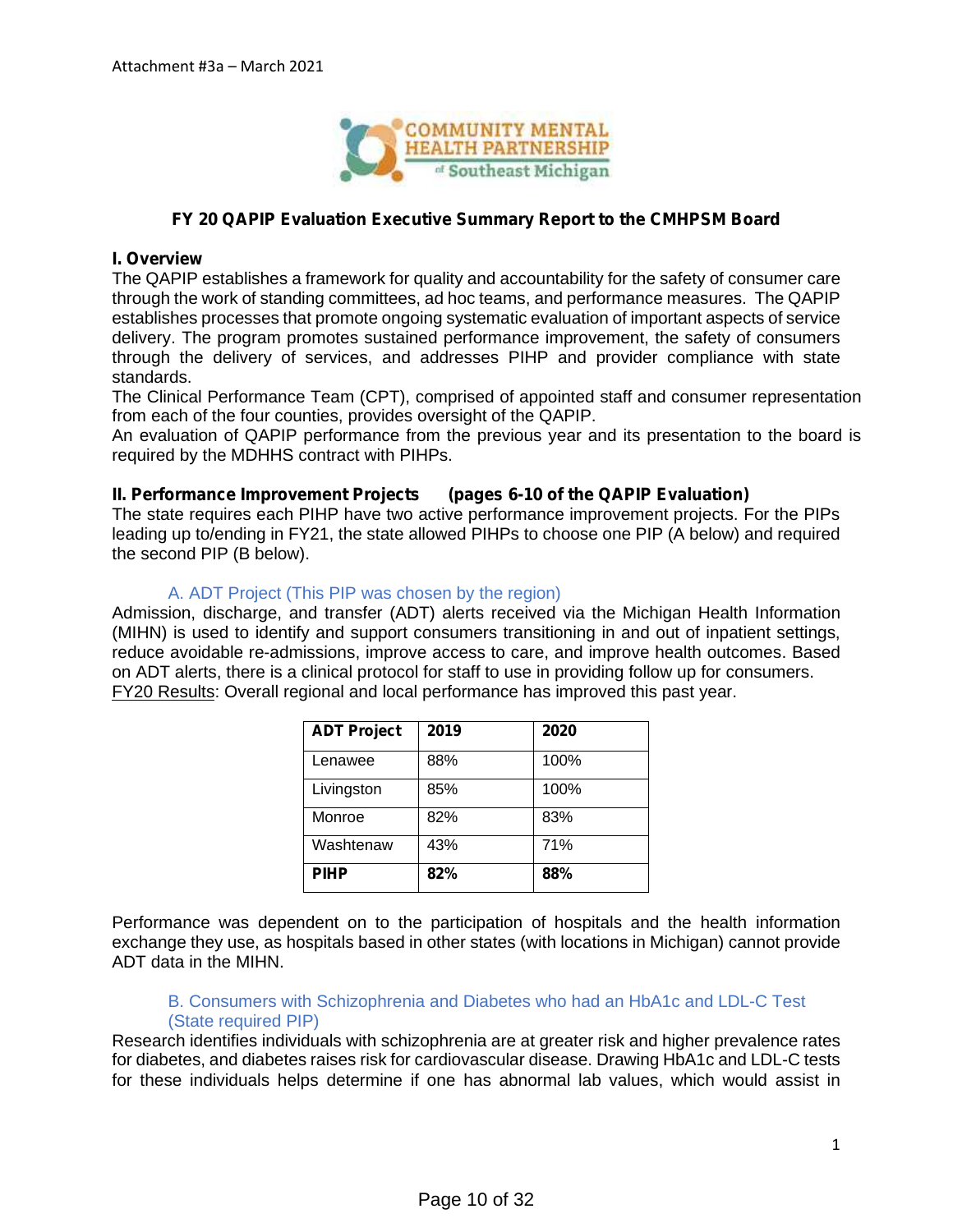comprehensive assessment and treatment planning for improved health outcomes. The agreed upon performance target was set at 71.6% of completed lab rates.

| <b>Total PIHP performance:</b>     | 65%, (QI), 68% (QII), 65% (QIII), and 65% (QIV) |
|------------------------------------|-------------------------------------------------|
| Washtenaw CMHSP rates by quarter:  | 60% (QI), 63% (QII), 54% (QIII) and 61% (QIV)   |
| Monroe CMHSP rates by quarter:     | 56% (QI), 60% (QII), 59% (QIII) and 52% (QIV)   |
| Livingston CMHSP rates by quarter: | 71% (QI), 88% (QII), 87% (QIII) and 76% (QIV)   |
| Lenawee CMHSP rates by quarter:    | 65% (QI), 68% (QII), 65% (QIII) and 65% (QIV)   |
| <b>FY20 Results:</b>               |                                                 |

The rate reached an overall high in March 2020 at 69%. Beginning April 2020 the number began to drop due to the COVID-19 pandemic that brought a variety of barriers to consumers being able to get labs completed. CMHPSM is currently in our second remeasurement period with new interventions to address these barriers designed by the Integrated Health Workgroup. This PIP will sunset at the end of FY21 and the state will be assigning a new PIP for FY22.

### C. Medication Labs

This project focused on increasing medication labs entered into the electronic health record for consumers prescribed an antipsychotic psychotropic medication and receiving medication reviews, as such medications may contribute to various metabolic syndromes such as cardiovascular disease and type II diabetes. Prescribers' access to these lab values can further inform prescribing practices healthcare integration. This project also supplants the state required PIP noted in item B above.

### FY20 Results:

The target percentage to be met was set at 44.8%, which was achieved in Quarters I and II. Like the PIP Project, the rate began to drop at the end of Q2 due to the COVID-19 pandemic that brought a variety of barriers to consumers being able to get labs completed.

## **IV. MMBIS Indicators (pages 10-12 of the QAPIP Evaluation)**

MDHHS indicators are established in the MDHHS PIHP contract and reported quarterly by the CMHPSM, with the values of improving access to services and reducing inpatient recidivism. Most indicators are held to the required thresholds of 95% or above, except inpatient discharges re-admitted within 30 days, which is below 15%.

### FY20 Results:

Overall performance for Quarters I and II for all indicators were met. Two indicators that consistently did not meet the 95% threshold for all populations during Quarters III and IV were: Indicator 2: % Initial Assessment within 14 days of Request, and Indicator 3: % Start Services Within 14 Days of Assessment

Part of these findings were related to the state no longer allowing exceptions to be made in the data cleaning, such as when consumers wanted an appointment date outside of the timeframes. There also appeared to be factors related to the COVID-19 pandemic starting in QIII that affected performance in these areas. The CPT Committee will be overseeing correction plans for these areas into FY21.

### **V. Regional Customer Services: Consumer Experience with Services and Supports (pages 12-20 of the QAPIP Evaluation)**

For FY 20 the goals were to expand data analysis that incorporated other aspect of consumers experience with services and supports and make revisions to the customer satisfaction survey for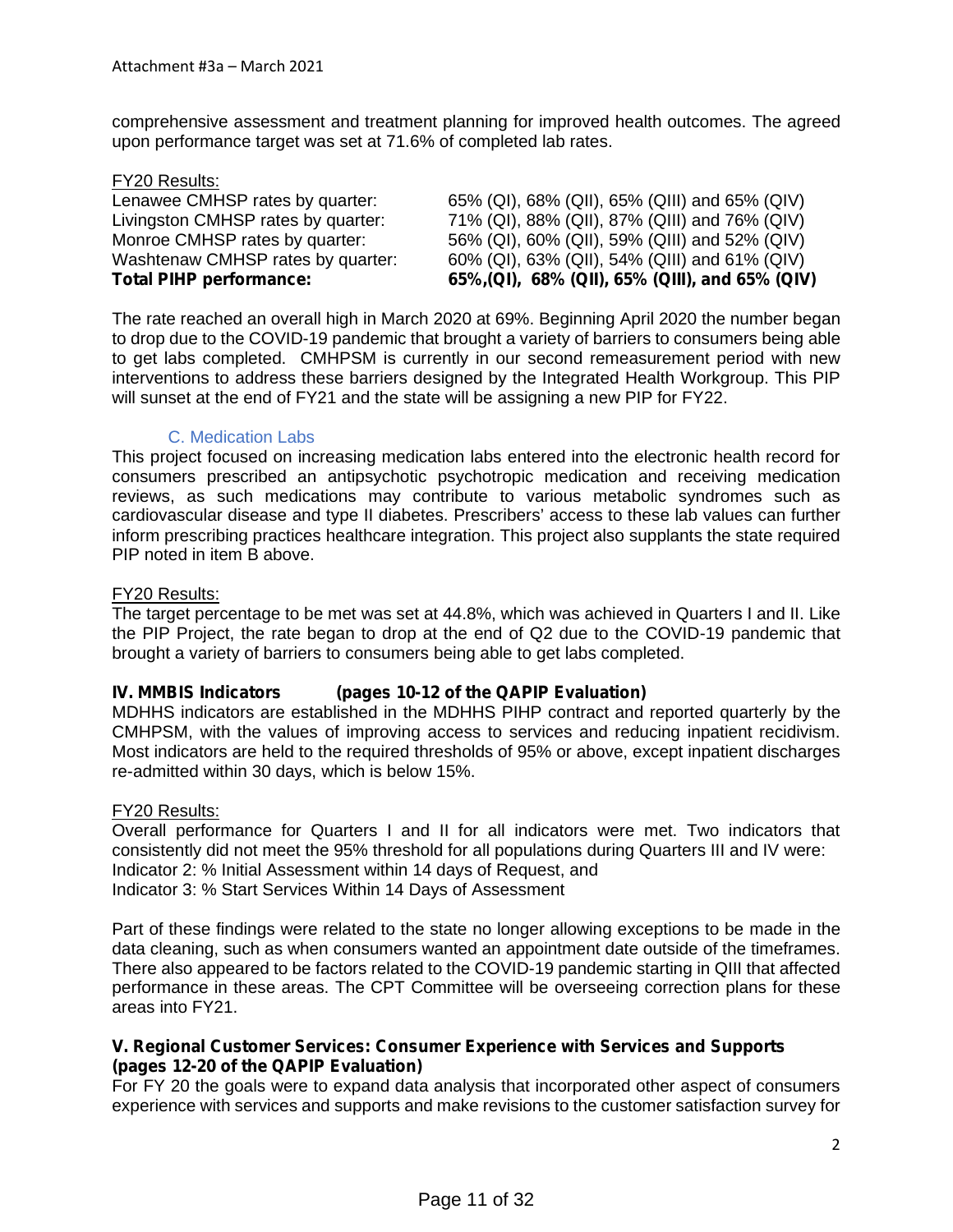all populations served. The expansion of data analysis included: CMHPSM grievance data, CMHPSM consumer appeals data, and National Core Indicators for the state of Michigan.

# A. Satisfaction Survey

In FY20, due to the COVID-19 pandemic, there was a significant shift in the provision of services, with the state allowing the expansion of telehealth with certain services. There were also COVID- 19 related limitations to conducting satisfaction surveys that resulted, resulting in more remote survey practices. CMHPSM therefore decided to conduct a survey of consumer experiences with telehealth services to better understand how consumers were adjusting to these service delivery changes, and to plan for any limitations with telehealth expansion options.

FY 20 Results: Results varied with a slightly greater number of positive feedback. Feedback became more positive over time as the system worked out barriers and acclimated to technology needs in the transition.

Positive feedback included being able to attend appointments more easily for those who've had transportation issues, the overall convenience and flexibility, feeling safer from potential exposure to COVID-19.

Negative feedback included not having technology to participate (Wi-Fi, cell phones, computers), the burnout of most meetings, school, etc. being remote and concerns for privacy at home.

## B. CMHPSM Grievance Data

The following is an analysis of grievances per county for FY20, with trends reported by Regional Customer Services staff.

|                               | Lenawee        | Livingston | <b>Monroe</b> | Washtenaw |
|-------------------------------|----------------|------------|---------------|-----------|
| <b>Total Grievances</b>       | 69             | 30         | 69            | 70        |
| <b>Grievance Type</b>         |                |            |               |           |
| Accommodation                 | 02             | 00         | 00            | 04        |
| Financial                     | 02             | 00         | 05            | 03        |
| <b>Provider Choice</b>        | 50             | 06         | 00            | 05        |
| Quality of Care               | 07             | 15         | 30            | 18        |
| Service Concerns/availability | 05             | 08         | 28            | 27        |
| <b>Service Timeliness</b>     | 0 <sub>1</sub> | 00         | 00            | 00        |
| Service environment           | 01             | 00         | 02            | 03        |
| Recommendations/suggestions   | 00             | 00         | 00            | 00        |
| Other                         | 00             | 00         | 03            | 08        |
| <b>Blank</b>                  | 01             | 01         | 01            | 02        |

The global pandemic impacted many elements of care. The largest number of grievances involved service concerns/availability related to the inability to attend vocational programming or have in home ABA services, and inability to ensure social distancing, leading to barriers in receiving certain services. Staff worked to ensure care was provided when it was safe to do so, and transition plans where made where needed. Provider stability will need to be a focus as COVID- 19 pandemic risks carry into FY21.

## C. CMHPSM Consumer Appeals Data

Consumer appeals data is maintained and monitored by the Fair Hearings Officers and regional representatives of the CMHPSM Utilization Management/ Review Committee. In FY20 this committee partnered with Regional Customer Services and the Regional Consumer Advisory Committees to review what appeals data is collected quarterly, and what data would be meaningful for their analysis of consumer experiences. Based on that process data sets were identified, and a summary report developed.